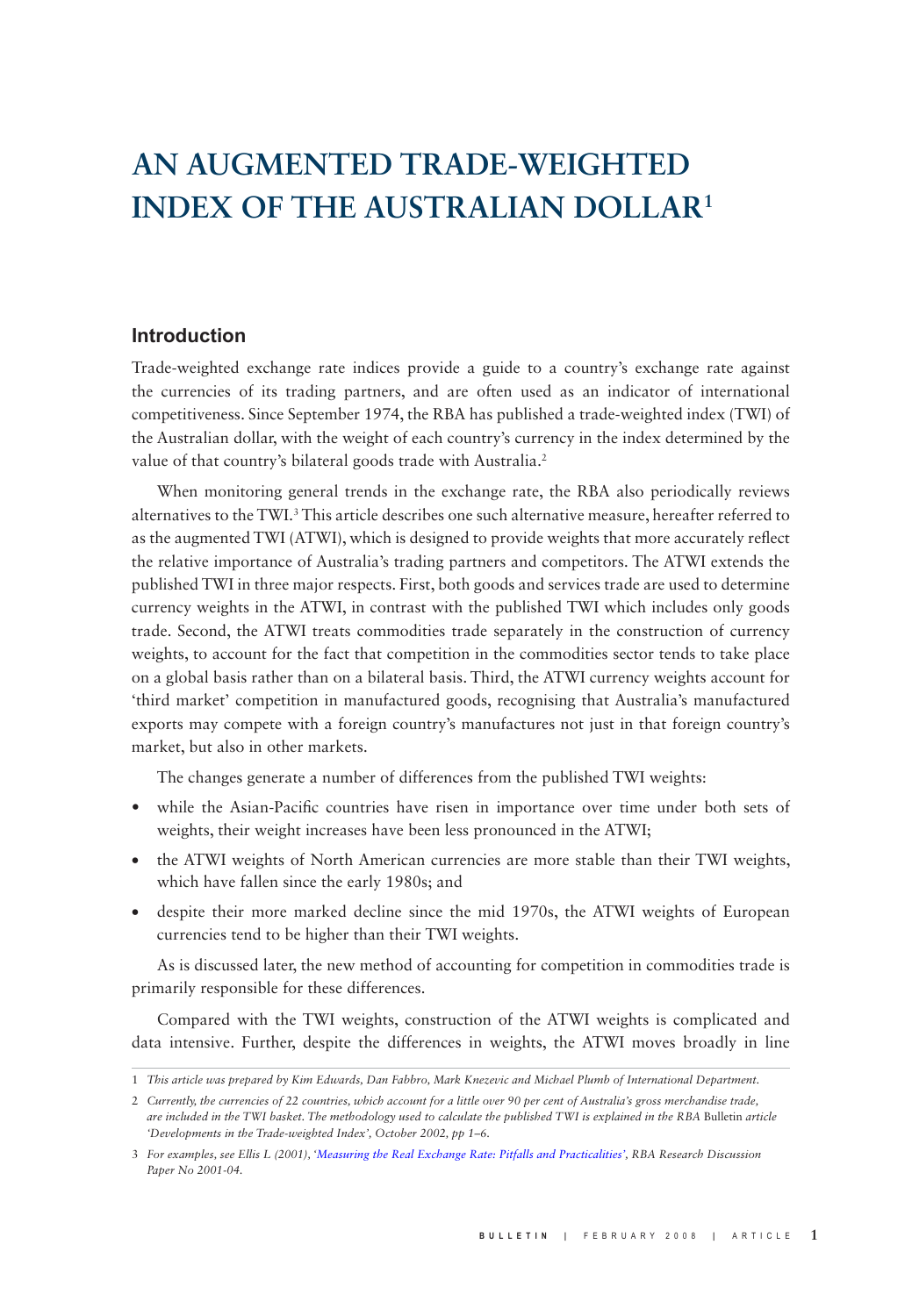with the TWI. This suggests that the published TWI serves well as an indicator of Australia's international trade competitiveness over time. However, there have been periods of divergence between the indices, which have generally resulted from particular bilateral exchange rates against the Australian dollar moving in different directions, as they did for instance during the Asian crisis.

This article outlines the method used to construct the ATWI country weights and then compares the derived ATWI of the Australian dollar with the RBA's published TWI. Separate commodities, manufacturing and services sub-weights are also presented, which serve to explain some of the differences between the ATWI weights and the TWI weights, and provide a concise summary of developments in Australian trade patterns since the mid 1970s.

#### **Calculating the ATWI Weights**

Following the methodology proposed in Bayoumi, Lee and Jayanthi (1999), the ATWI weight assigned to each country's currency is constructed from separate sub-weights for services, commodities and manufactured goods.4 Separate services sub-weights are calculated to incorporate data on services trade, which accounts for around 20 per cent of Australia's total trade (Graph 1). The sub-weights are also designed to account more accurately for the specific characteristics of trade competition in each sector. For instance, commodity sub-weights reflect *global* commodity trade shares rather than bilateral trade shares, to account for the fact that trade competition in individual commodities tends to occur in a global market setting owing to the more homogenous nature of primary products. On the other hand, as manufactured goods tend to be differentiated products (i.e. there are generally quality differences between manufactured goods of the same type), manufactured goods competition between countries tends to occur bilaterally, as well as in common export markets (third-market competition). To reflect the distinct nature of



competition in manufactured goods, separate manufacturing sub-weights are calculated. The ATWI weight of each trading partner (or competitor) is then based on a weighted average of the separate services, commodities and manufacturing sub-weights calculated for that trading partner. The average is weighted by the shares of services, commodities and manufacturing in Australia's total gross trade (Graph 1). Sub-weights are estimated using disaggregated trade data available from the United Nations Comtrade database, which

<sup>4</sup> *See Bayoumi T, J Lee and S Jayanthi (1999), 'New Rates from New Weights', IMF Working Paper WP/05/99. Although the IMF has already calculated a (real) Australian TWI that incorporates these methodological changes, there are a number of important differences between the IMF TWI and the ATWI. For instance, weights in the IMF TWI are updated only every ten years, whereas ATWI weights are updated every two years (with a two-year lag). Also, the IMF generally assumes that services trade and manufacturing trade are identically distributed, whereas the ATWI uses actual services trade data.*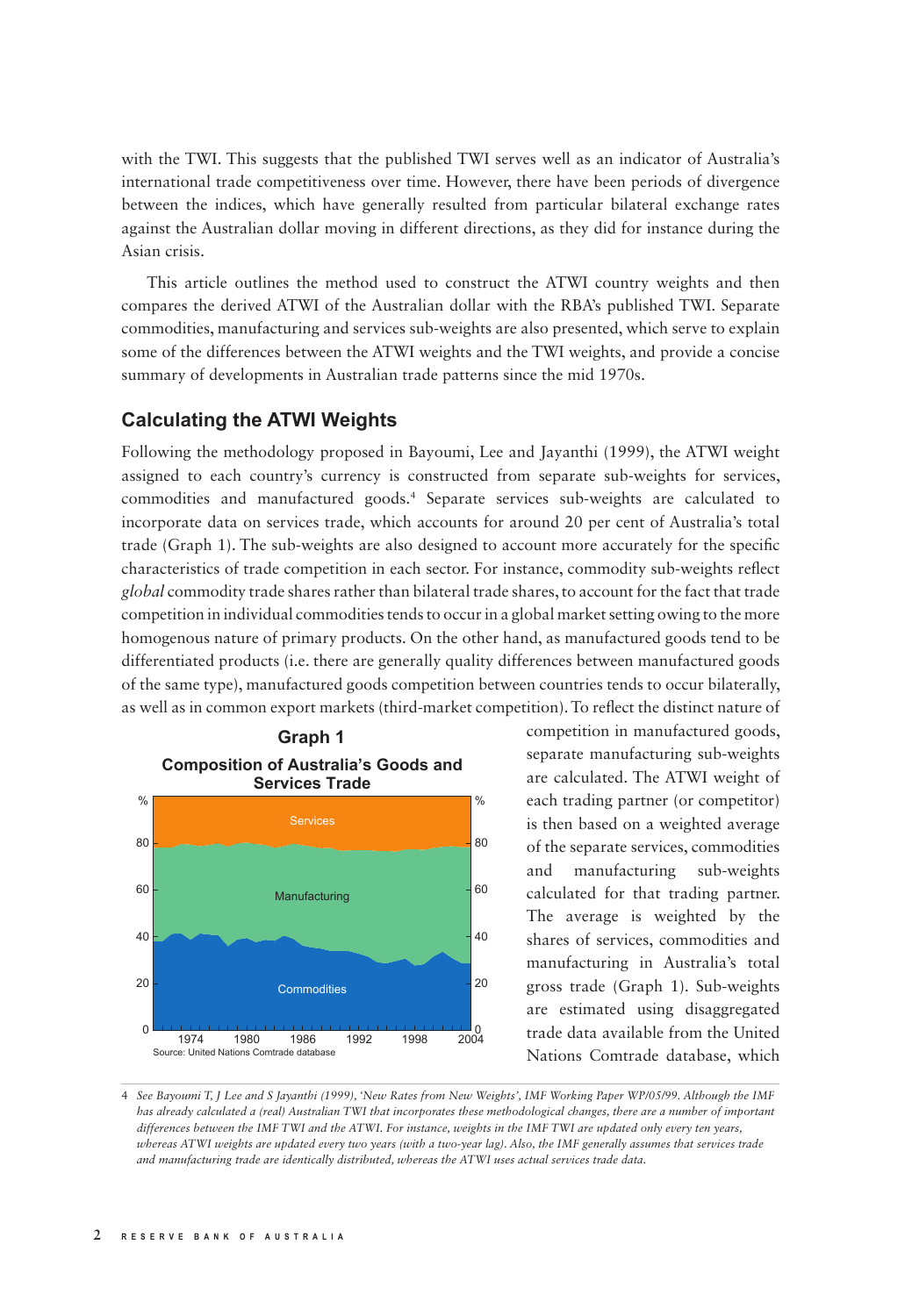are published with a two-year lag, and services trade data from the ABS and the Department of Foreign Affairs and Trade.

## **ATWI services sub-weights**

The calculation of services (STWI) sub-weights is based on the method applied to merchandise trade in the RBA's published TWI, and uses bilateral services trade data from the ABS and the Department of Foreign Affairs and Trade. That is, each trading partner's services sub-weight is determined by the value of its two-way services trade with Australia. While competition in services trade is likely to have similar characteristics to competition in manufactured goods trade (because of the differentiated nature of services), there are insufficient data on bilateral services trade to estimate third-market competition effects accurately.

# **ATWI commodity sub-weights**

Primary commodities are generally close substitutes.5 The potential for arbitrage tends to lead to the setting of a world price (usually denominated in US dollars) for most commodities, meaning that producers of primary commodities are typically price-takers in global markets. As a result, commodities trade is sometimes excluded from trade-weighted index calculations.

However, exchange rate shifts *are* important to Australia's commodities trade, because they may cause shifts in commodity supply and demand. The relative competitiveness of Australian commodity producers can depend on the extent to which domestic currency prices change as a result of such exchange rate movements. Accordingly, the commodity (CTWI) sub-weight assigned to a particular country is modelled as that country's share in the global trade of the primary commodities which Australia also trades. That is, the CTWI sub-weights depend on the share a country has in the global trade of a particular commodity, as well as the share of that commodity in Australia's commodity trade. This special treatment of commodities trade allows for a more accurate depiction of competition than the published TWI calculation (which utilises information only on bilateral commodities trade), and is particularly relevant for Australia given the importance of commodities to Australia's exports. One particular advantage of this approach is that countries exporting primary products are recognised as competing more against each other than against domestic producers in the country of destination.

# **ATWI manufacturing sub-weights**

In contrast to commodities, manufactured goods supplied by producers in one country are not usually perfect substitutes for manufactured goods of the same type supplied by another country. This means that manufactured goods competition will tend to occur in the markets of individual countries, rather than at the global level. Australia faces three types of manufactured goods competition, based on location. In Australia's domestic market there is competition between Australian goods and foreign imported goods (bilateral import competition), and in Australia's export markets there is competition between Australian goods and local producers' goods (bilateral export competition). In any particular Australian export market there is also competition between Australian exports to that market and other countries' exports to that market (third-market competition). Unlike the published TWI, the ATWI accounts for third-

<sup>5</sup> *The presence of transport costs, for example, means that commodities are not strictly homogeneous.*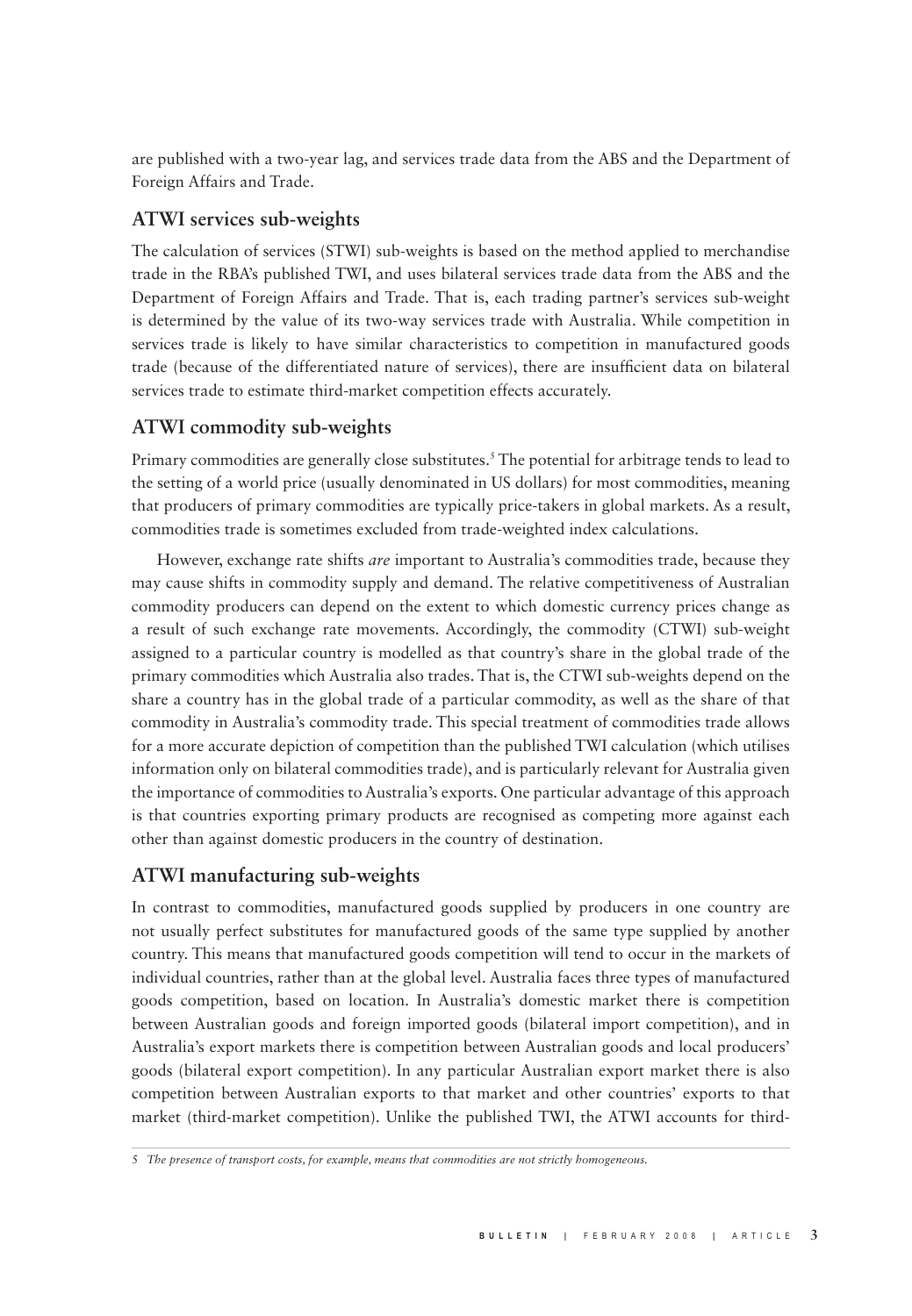market competition as well, assigning weights to each country for each of the three types of manufactured goods competition. The overall manufacturing (MTWI) sub-weight assigned to each trading partner is a weighted average of these three weights, with bilateral import competition weighted by the proportion of Australia's manufacturing trade accounted for by imports, and bilateral export and third-market competition being weighted equally (by assumption). In effect, the more sales a country makes in the markets in which Australian manufacturing producers compete, the higher the manufacturing sub-weight assigned to that country.

### **Comparing the ATWI with the Published TWI**

Using the methodology outlined above, ATWI weights have been calculated for every second calendar year from 1970 to 2004 inclusive.6 The ATWI weights exhibit much less variation over time than the TWI weights, although the general trends are in the same direction (Graphs 2



and 3). The importance of the Asia-Pacific region has risen under both sets of weights, although its weight increase since the mid 1970s has been less marked in the ATWI. The weight of European currencies as a group has declined in both the ATWI and the TWI over the same period, but is consistently higher in the ATWI. North American currencies have maintained their combined ATWI weight at around 20 per cent for most of the period, while their TWI weight has fallen significantly since the early 1980s. Reasons for these differences are explained in the analysis of the ATWI sub-weights that follows.

The ATWI also includes different countries from the TWI (Table 1). Over the past decade, commodity exporters such as Russia, Denmark, Brazil, Mexico and Norway are regularly included in the ATWI, but have not appeared in the TWI.7 Although these countries generally have ATWI weights of only around

6 *At the time of publication, the United Nations trade data needed to calculate the ATWI weights for 2006 had not been fully reported. TWI weights for 2007/08 can be found at <http://www.rba.gov.au/MediaReleases/2007/mr\_07\_17.html>.*

7 *The ATWI is calculated using a similar '90 per cent' rule to the TWI: currencies are included until 90 per cent of the total trade weight is accounted for.*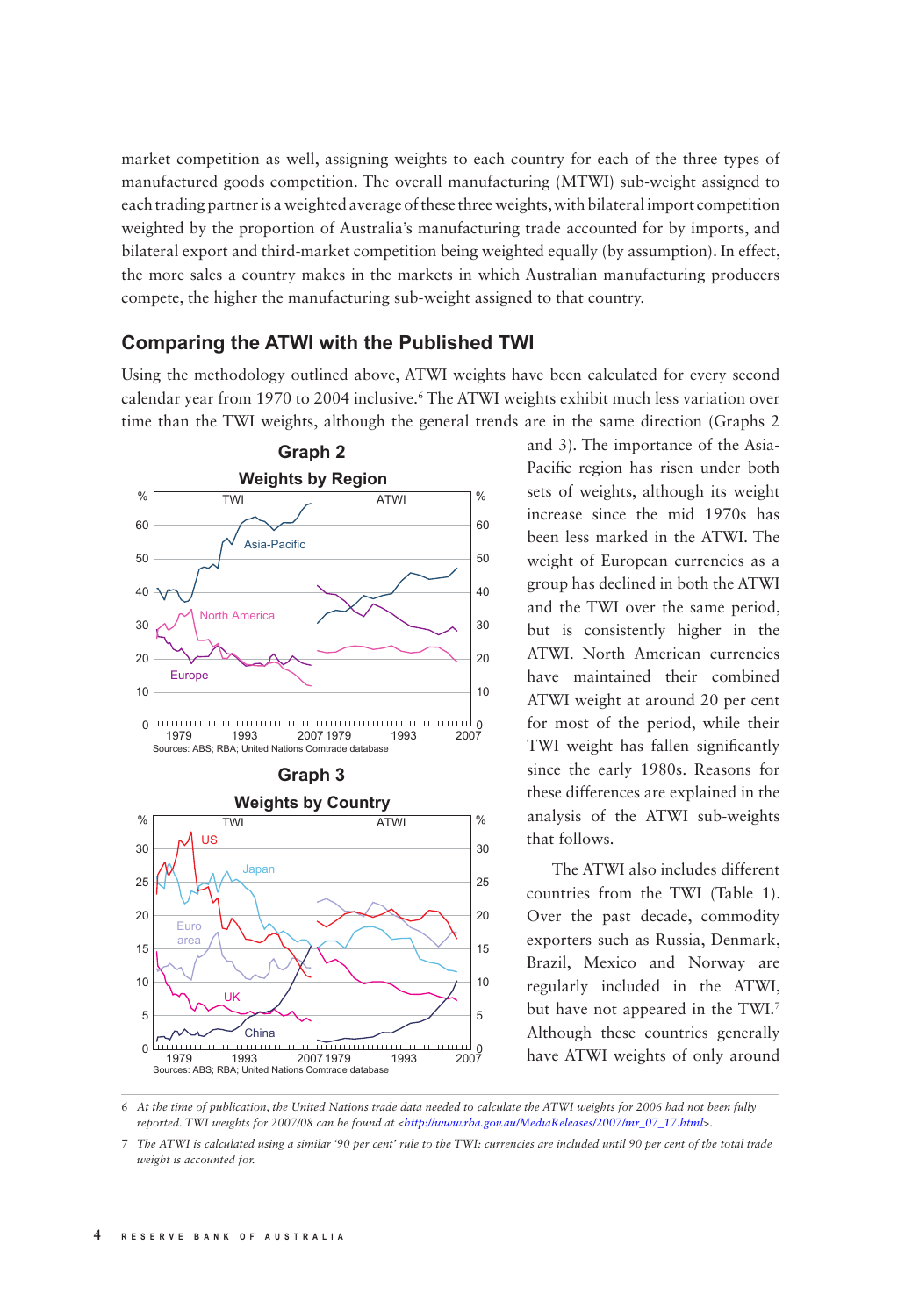#### **Table 1: TWI and ATWI Weights**

2004/05 financial year/2004 calendar year

|                                                      | <b>TWI</b><br>weight | <b>ATWI</b><br>weight |                      | <b>TWI</b><br>weight | <b>ATWI</b><br>weight |
|------------------------------------------------------|----------------------|-----------------------|----------------------|----------------------|-----------------------|
| Japan                                                | 16.36                | 11.56                 | Vietnam              | 1.48                 | na                    |
| Euro area                                            | 13.08                | 17.41                 | Canada               | 1.48                 | 2.63                  |
| China                                                | 12.75                | 10.26                 | Saudi Arabia         | 1.25                 | na                    |
| <b>USA</b>                                           | 11.94                | 16.48                 | South Africa         | 1.16                 | 1.23                  |
| Korea                                                | 5.72                 | 3.87                  | Papua New Guinea     | 1.14                 | na                    |
| New Zealand                                          | 5.64                 | 4.10                  | Sweden               | 0.87                 | 1.21                  |
| United Kingdom                                       | 4.18                 | 7.27                  | United Arab Emirates | 0.81                 | 0.86                  |
| Singapore                                            | 4.13                 | 4.28                  | Switzerland          | 0.67                 | 1.42                  |
| Malaysia                                             | 3.31                 | 2.49                  | Philippines          | 0.61                 | na                    |
| Taiwan                                               | 3.30                 | 2.11                  | Russia               | na                   | 1.25                  |
| Thailand                                             | 3.15                 | 2.35                  | Denmark              | na                   | 1.00                  |
| India                                                | 2.83                 | 1.99                  | Brazil               | na                   | 1.00                  |
| Indonesia                                            | 2.62                 | 1.95                  | Mexico               | na                   | 0.94                  |
| Hong Kong                                            | 1.52                 | 2.31                  |                      |                      |                       |
| Courses ADC: DDA: Hallad Matings Constructs detailed |                      |                       |                      |                      |                       |

Sources: ABS; RBA; United Nations Comtrade database

1 per cent, the inclusion of Russia and Brazil in particular has substantially affected the evolution of the ATWI.<sup>8</sup> On the other hand, the past decade has seen nations such as Vietnam, Papua New Guinea and the Philippines included in the TWI but not the ATWI, although their weights in the TWI are only small.

The nominal ATWI, calculated on the basis of the weights above, is highly correlated with the published TWI, which may reflect the tendency of the Australian dollar to move broadly

in the same direction against other currencies (Graph 4). Moreover, the real ATWI is similarly highly correlated with its real TWI equivalent. That said, the (nominal) ATWI and the RBA's published TWI have diverged noticeably at times. In particular, the ATWI has tended to move sharply relative to the TWI when bilateral exchange rates against the Australian dollar have moved in opposite directions (Graph 5).

For instance, the persistent gap between the nominal ATWI and the TWI is primarily attributable to the large difference that opened up



8 *Despite its small weight, the massive nominal depreciation of the Brazilian real over the past three decades has caused the level of the ATWI to be substantially higher than it otherwise would be. Given the disproportionate size of this effect, Brazil is excluded from the nominal estimates of the ATWI that follow.*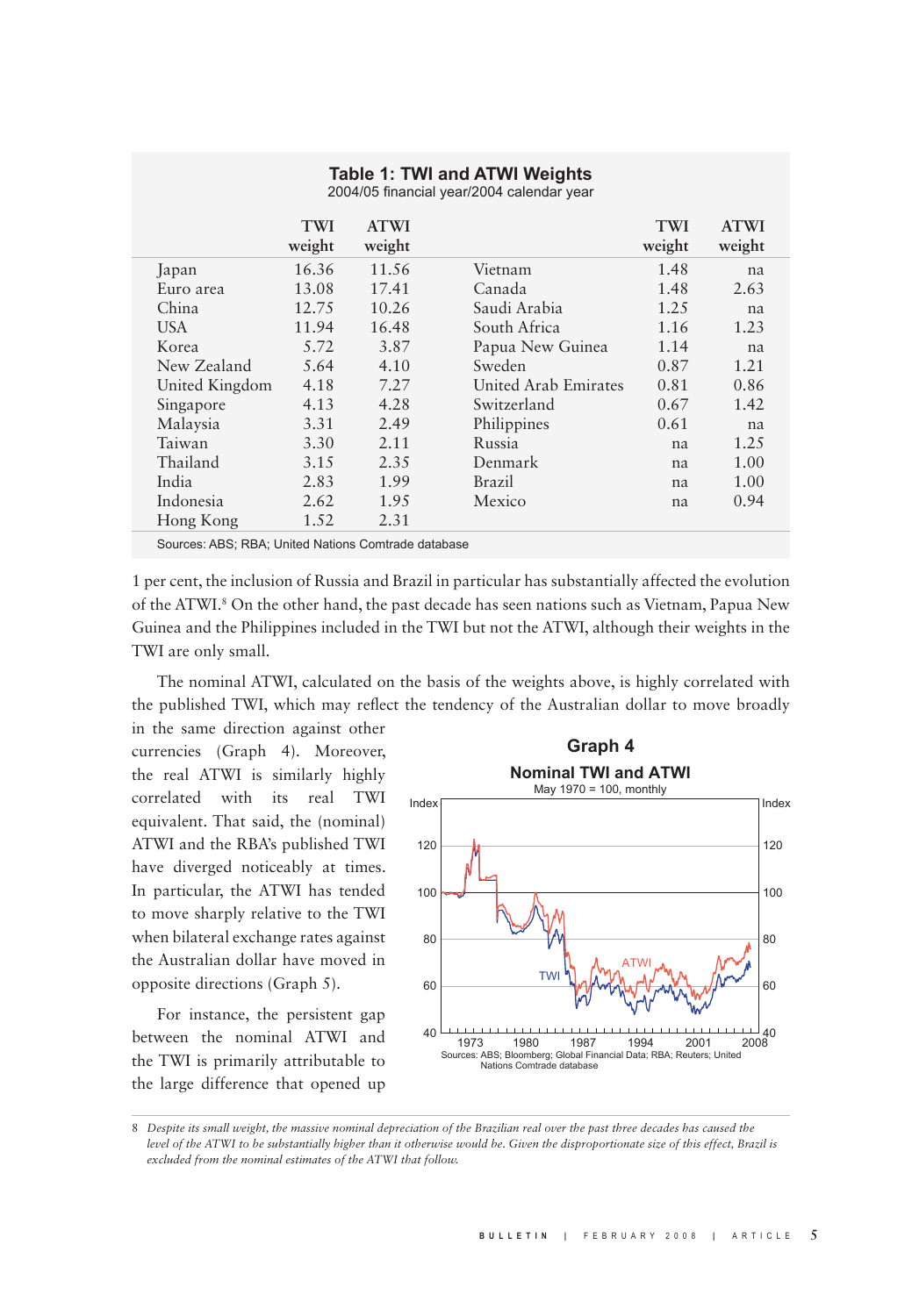

in the few years prior to the float, when the Australian dollar was managed under a crawling peg to the TWI, and bilateral Australian dollar exchange rates were moving in opposite directions. On the other hand, in the period from August 1997 to March 1998 – during the Asian financial crisis – the ATWI declined back towards the TWI. In this case, the Australian dollar appreciated against currencies in the Asian region, while depreciating against the US dollar and European currencies. Since the US and Europe were weighted more heavily in the

ATWI, while the Asia-Pacific was weighted more heavily in the TWI, the ATWI fell by more than the TWI over this period.

## **The ATWI Sub-weights**

Differences between the ATWI and TWI weights can be attributed to the sub-weights upon which the ATWI is based, which are calculated using disaggregated commodities, manufacturing and services trade data.

The assumption that competition in commodities trade takes place in the global market rather than bilaterally means that a country may have a higher weight in the ATWI (compared with its TWI weight) if it has a large presence in world commodity markets, but is proportionally less significant as a bilateral commodity trading partner of Australia. The euro area falls into this category, while Asian countries, on the other hand, generally obtain a higher proportion of their commodity imports from Australia, relative to their shares of global commodities trade. As



a result, the CTWI sub-weights (and therefore the ATWI weights) tend to attribute more importance to Europe and less to the Asia-Pacific region than the TWI weights (Graph 6).

The other innovations have less of an effect on the ATWI weights. Accounting for manufactured goods competition in third markets has only minor implications for the evolution of the ATWI, because Australia faces most of its manufacturing competition in its domestic market. In 2004, for example, manufacturing